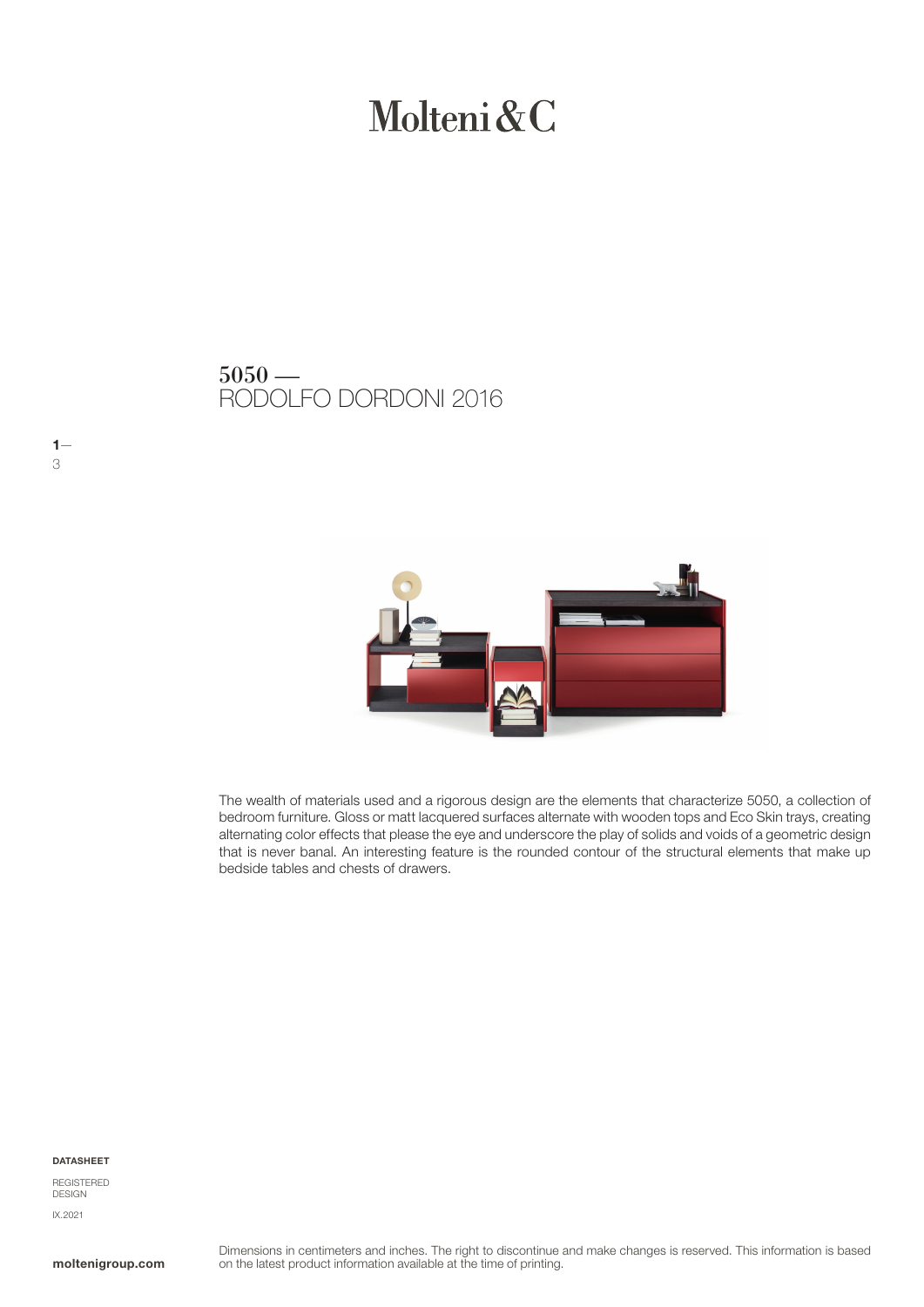5050— RODOLFO DORDONI 2016

#### FINISHES

SIDES, FRONTS AND BACK matt lacquer colours in the Molteni colour range glossy lacquer colours in the Molteni colour range

TOPS AND BASES eucalyptus grey oak graphite oak

IN ECO SKIN grey mink hemp ivory dark brown earth arctic taupe

CHEST OF DRAWERS LOWER SHELF

### Molteni&C

#### TECHNICAL INFORMATION

TOP, STRUCTURE FOR DRAWER AND BASE Chipboard panel covered in Eucalyptus wood (Eucalyptus Globulus) and Oak (Quercus) veneer.

LATERAL PIECES AND SHELVES, SIDES AND INTERNAL DRAWER BOTTOM Chipboard panel covered in melamine facing.

LATERAL PIECES AND FRONTS Medium density fibre panel covered in melamine facing, painted in Molteni range colours.

#### **BACK**

Chipboard panel covered in melamine facing, painted in Molteni range colours.

COVERED TOP Chipboard panel covered in Eco Skin.

#### FRONT PIECE IN SOLID WOOD

In solid wood of the Large-leaved Linden (Tilia Platyphyllos) covered in Eucalyptus wood (Eucalyptus Globulus) and Oak (Quercus) veneer).



#### **DATASHEET**

REGISTERED DESIGN IX.2021